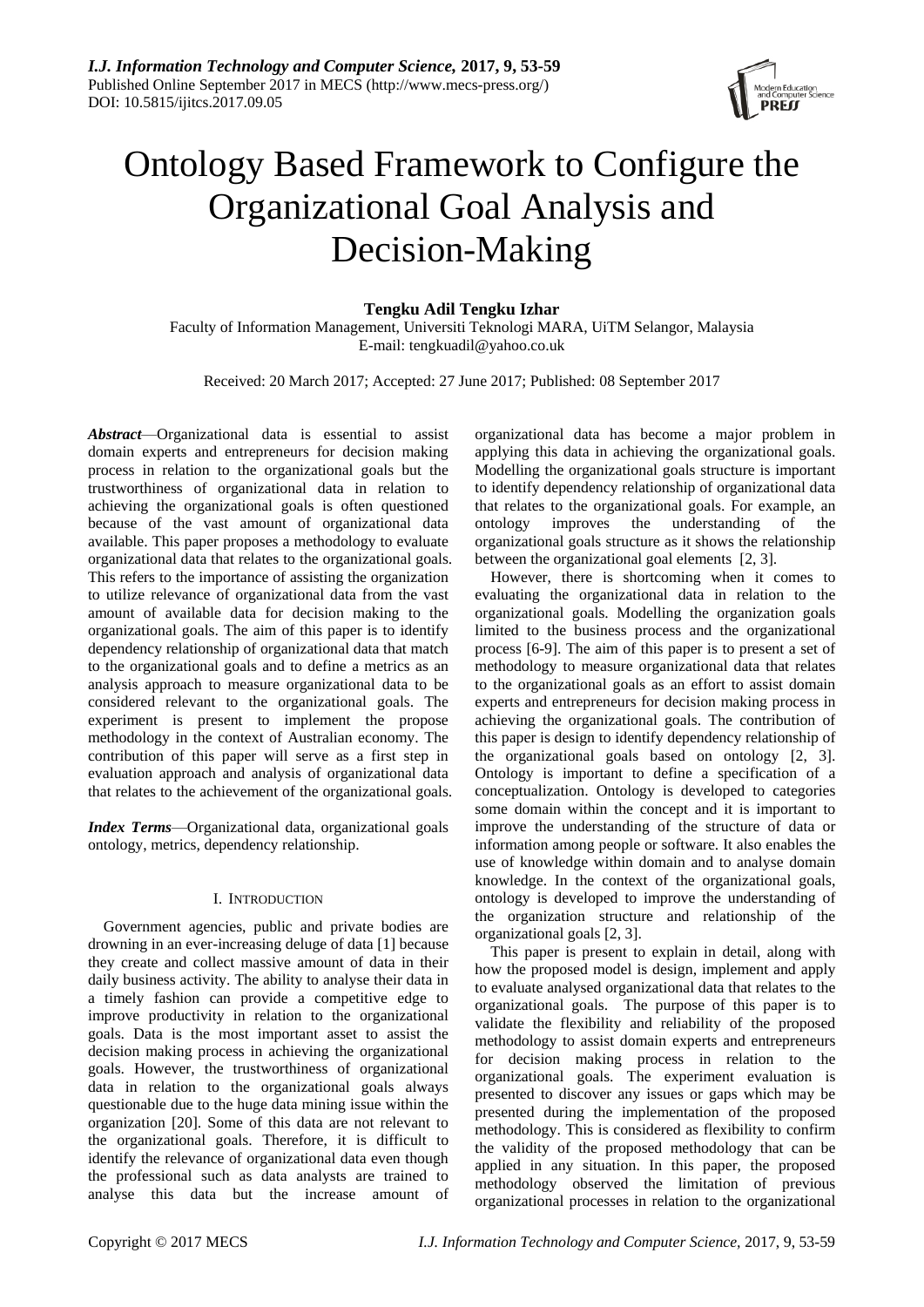goals [7, 9, 10]. Therefore, model in this methodology defined as an extension approach to introduce the organizational goals process as an effort to measure organizational data that relates to the organizational goals. This paper specify the organizational resource which is organizational data as it is suggested that organizational data is the most important organizational resource in relation to the organizational goals [2, 3]. The outcome of this paper will improve the process of evaluating organizational data that relates to the organizational goals.

#### II. LITERATURE REVIEW

## *A. Dependency relationship of organizational goal elements*

The aim of this paper is to propose a methodology to measure organizational data that relates to the organizational goals as an effort to consider this organizational data as relevant data in relation to the organizational goals. In order to achieve this aim, we proposed an ontology as an approach to identify the dependency relationship of the organizational goals element which includes sub-goal and organizational data [2, 3]. We suggest an ontology is important to improve the understanding of the relationships of the organizational goals elements. Despite the vast amount of research on ontology, there remains relatively little research that applied an ontology for the organizational goals. In this paper, we unified previous models that cater the structure of the organizational goals [7, 9, 10] Fox et al. [10] addressed an organization to be a set of constraint on the activities performed by the organizations. This study has been extended in Sharma and Osei-Bryson [7], who discussed the relationships such as the business process with a various types of the resources. Sharma and Osei-Bryson [7], and Rao et al. [9] included the entire organization resources in their ontology.



Fig.1. Dependency relationship of organizational goal elements based on ontology.

In contrast to the previous studies, we evaluate the organizational resource which is organizational data. In this paper, we do not interpret the overall business process that includes the overall organizational activities and performance. Instead of evaluating the information and knowledge, we argued that the organizational data is important and must be considered during the decision making process in relation to the organizational goals [2, 3] because it is very important to identify the relevance of organizational data in relation to the organizational goals. Most of the previous studies focused on the organizational structure and performance that include the

entire business processes and organizational processes [7, 9, 10]. We adapted these studies in the organizational goals ontology as shown in Fig. 1.

Fig. 1 is the extended version of organizational goals ontology [2, 3]. The figure shows the relationships of the organizational goal elements. It is suggested that it is important to evaluate organizational resource which is organizational data in relation to the organizational goals [2, 3] so this organizational data can be considered relevant. It provides domain experts and entrepreneurs with knowledge to identify the most relevance of organizational data in relation to the organizational goals. One approach to evaluate this data is using a metrics as a measurement approach to evaluate the weight of organizational data that relates to the organizational goals [21].

## *B. Dependency relationship of organizational data to the organization goals*

In this paper, we attempt to identify relevance of organizational data in relation to the organizational goals. Even though there are many studies have been carried out in the context of data process [11, 12], limited studies have been observed in evaluating organizational data in relation to the organizational goals [2, 3]. Therefore, it is important to identify the relationship of organizational data that relates to the organizational goals. This relationship is important to identify relevance of organizational data from datasets in achieving the organizational goals. However, organizations have a huge set of organizational data that might be relevant to the organizational goals. This large set of organizational data might not be relevant with respect to the organizational goals. Thus, the first step to identify relevance of organizational data is to recognize the matching set of organizational data that relates to the organizational goals.

To achieve this aim, record linkage approach is adapted to identify the possible linkage between organizational data and organizational goals. Record linkage is highly used to identify data that being linked, so all datasets under consideration should ideally undergo a matching process prior to the record linkage [13]. Even though there are studies have been carried out in various issues such as software [14, 15], data privacy [16, 17] and security [13], we suggest it is important to develop a standard set of approach to show the relationship between data, attributes and organizational goals. Even though the term is defined as record linkage but we use the term data linkage as an effort to identify the relationship between data, attributes and organizational goals because we attempt to identify the linkage for each data and attributes that relates to the organizational goals. We propose data goals linkage based on the organizational goals ontology [2, 3] as we define data goals linkage is a task to identify the existing organizational data and attributes from the organizational datasets in relation to the organizational goals as shown in Fig. 2.

## *C. Metrics definition to the organizational goals*

In this section, we attempt to measure organizational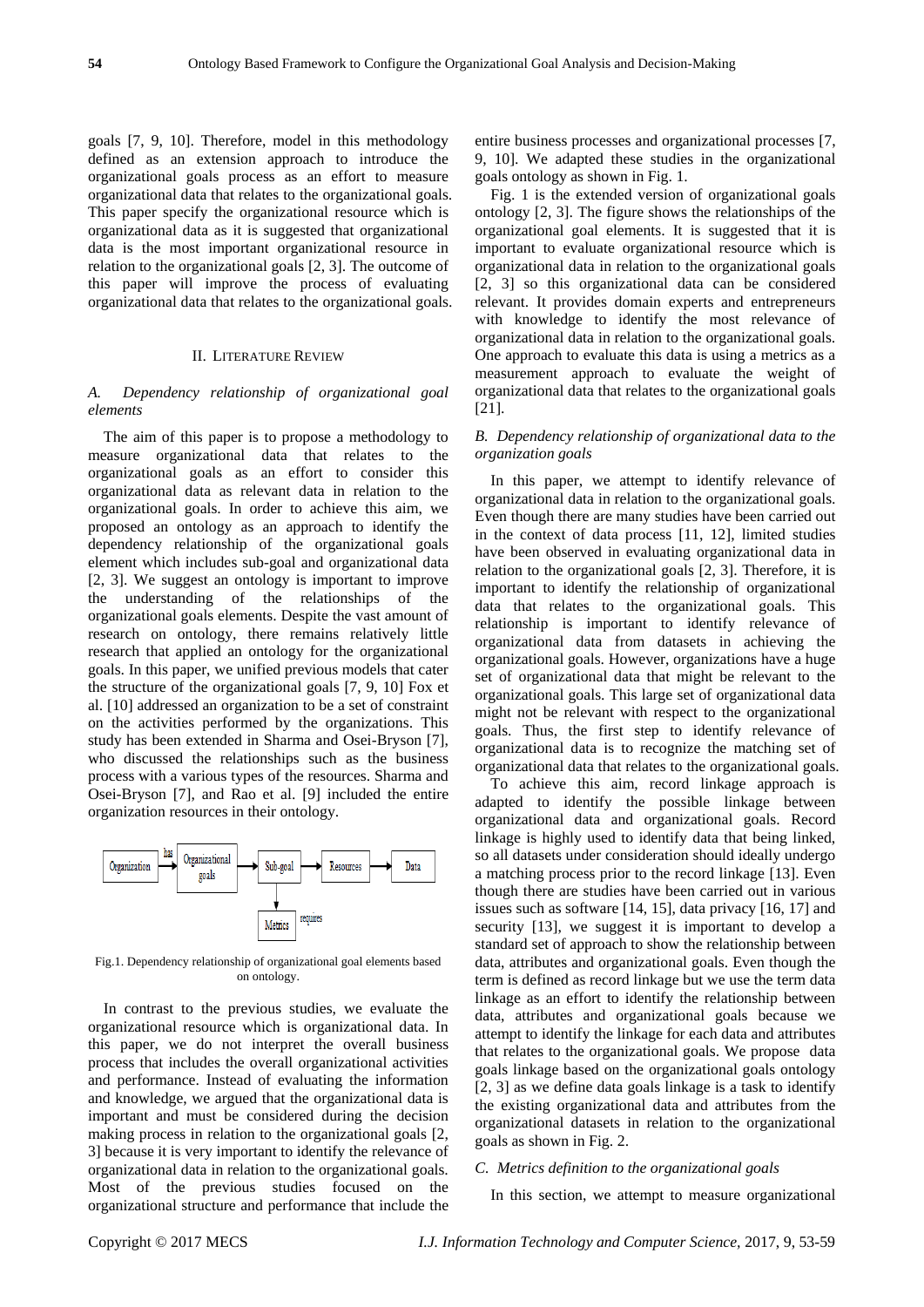data that relates to the organizational goals. At this stage we identify metrics approach to measure analysed data as an effort for domain experts to come out with decision making process in relation to the organizational goals. Fig. 1 shows the dependency relationship of organizational data and organizational goal. It is important to identify the value for each data and attributes that relates to the organizational goals so this organizational data can be considered as relevance of organizational data in relation to the organizational goals.



Fig.2. Dependency relationship of organizational data to the organizational goals.

In general, when the value is applied to the number of attribute, the value of weight will change and this value can be define in many ways such as percentage or frequency value. Assuming this value is analysed and it can be presented on the dashboard to show a graphical presentation of value, the comparison of this value can be presented to support decision making process in relation to the organizational goals.

Previous approach in metrics evaluates the weight of the linkage process of matching data [18] for metrics evaluation that used with various types of databases [19]. One approach to measure the value of data is to identify the relationship of data from datasets that match to the organizational goals. Assuming two data, data *a* and data *b*, from two datasets, dataset A and dataset B, that represent to the same organizational goals as  $a \in A$  and  $b \in B$ .

For example, for both data *a* and *b* to the same organizational goals, we let

 $M = \{(a, b): a \in A, b \in B, (a, b)\}\$ is a matching data between data *a* and *b* to the same organizational goals,

 $U = \{(a, b): a \in A, b \in B, (a, b)\}\$ is a nonmatching data between data *a* and *b* to the same organizational goals.

However, the aim of the metrics definition is to develop a standard set of measurement approach to assist domain experts or entrepreneurs in decision making process to the organizational goals. Assuming metrics can be used to estimated the number of attribute that match to the sub-goal, the number will be

Sub-goal= Data  
{attribute 1 + attribute 2 + attribute 3} 
$$
(1)
$$

signifying that attribute 1, attribute 2 and attribute 3 match to sub-goal 1. The concept of metrics definition in this paper defines the relationship of organizational goals based on the requirement of domain experts and entrepreneurs during decision making process in relation to the organizational goals. Therefore, based on the assumption factor above, the relationship of data and attributes as defined in metrics above will change according to the value of analysed data required by domain experts and entrepreneurs as the assumption for metrics is define as

$$
metrics = [w][n][f][p]. \tag{2}
$$

#### III. METHODOLOGY

The aim of the experiments conducted was to evaluate the presented proposed modelling concept within a common business situation. The presented data in this paper were prepared by the Australia Industry Policy and Economic Analysis Branch in the Industry and Small Business Policy Division of the Department of Innovation, Industry, Science and Research. It is available through the small business key facts and statistics link on the department's website at www.innovation.gov.au. The aim of this experiment is to provide a comprehensive overview of Australia's businesses for small, medium and large business size, with emphasis on business counts, characteristics and performance. In order to achieve this aim, the experiment provides information about employment and industry value added by looking at the contribution of business size to Australian economy. Business size is a vital part of the Australian economy, providing almost half of total industry employment and around a third of industry value added in 2009-2010.

In this paper, we applied presented data to evaluate data from industry sector for each business size. The conducted experiment evaluates the proposed methodology to show the dependency relationship of industry sector data and attributes that match to the business size. Therefore, in this experiment, we analysed the contribution of employees and value added by industry sector and business size to provide a comprehensive overview of Australian economy as the overall process of experiment.

## *A. Test dependencies of data*

Two steps of experiments applied to develop the dependencies of data, the first to identify the existing data and attributes of industry sector, and the second to develop the relationship of this data and attribute that relates to the experiment goal based on an ontology. The aim of this section is to identify the linkage of presented data based on Australia Industry Policy and Economic Analysis by looking at the contribution of the Australia's industry sector to Australia economy. In this experiment, we identified the contribution of employee as sub-goal 1 and contribution of value to Australian economy as subgoal 2. Contribution of employee is the number of employee that contributes to Australian economy for each business size. Contribution of value is the number of industry value added for business size. These two subgoals are the vital part of Australian economy providing almost half of total industry employment and around a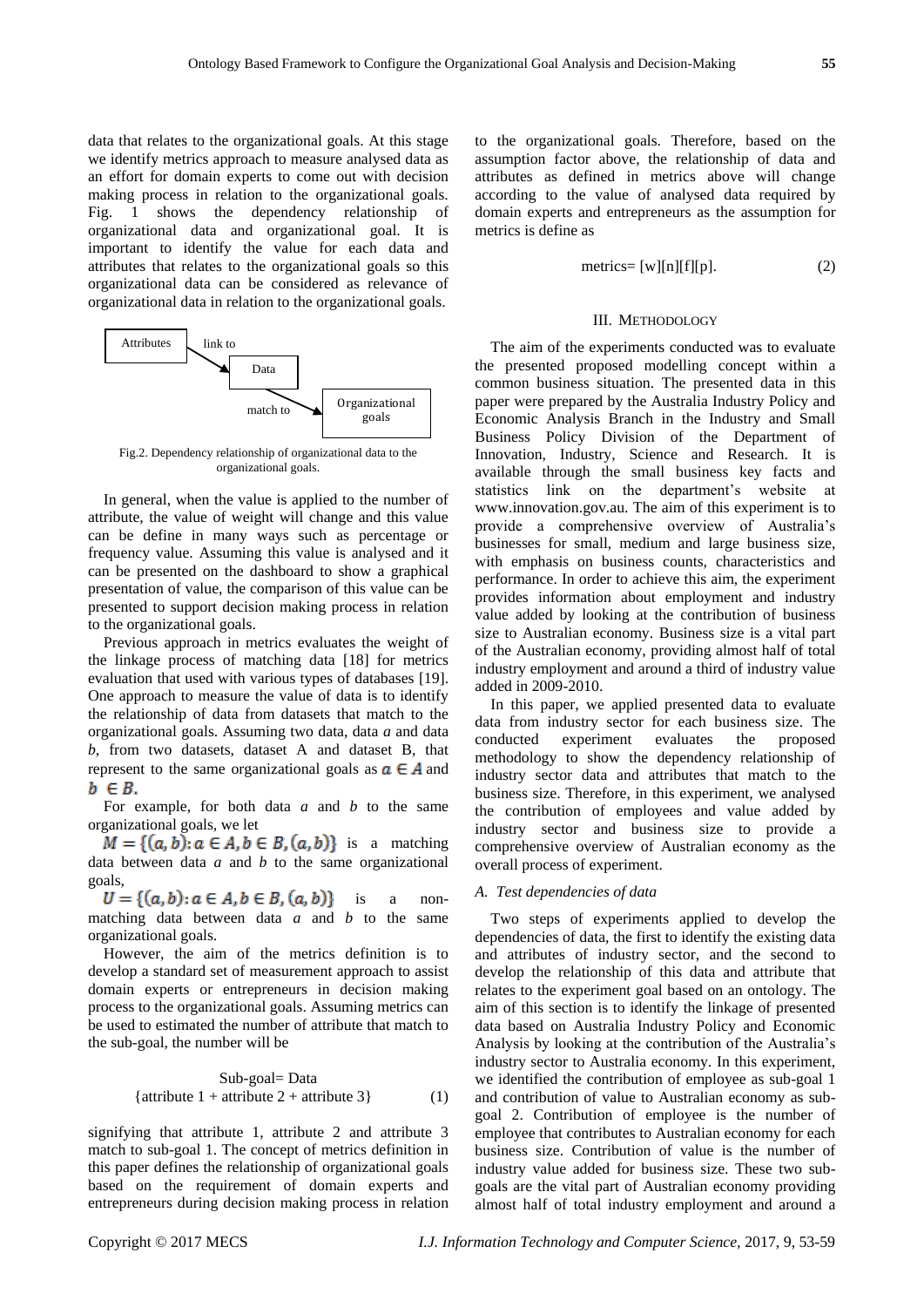#### third of value added in 2009 to 2010.

#### *B. Evaluation of experiment data*

The aim of this sub-section is to identify the contribution of industry sector to Australian economy by looking at the interaction of number of employee and number of value added in relation to Australian economy. It is important to identify the performance of Australian economy based on the industry sector by observing which sub-goals contribute more to Australian economy. To achieve this aim, the contribution of industry sector for each sub-goal is evaluated in relation to Australian economy. Therefore, the evaluation weight is defines as a metrics to identify the percentage contribution of subgoal 1 and sub-goal 2 to Australian economy. The weight of business size to sub-goals is evaluated based on; 1) higher percentage number of employee, 2) higher number of value added based on the percentage number of employee, 3) business size contribute to sub-goals in relation to Australian economy. It is important to evaluate these categories in order to identify the higher weight percentage of sub-goals that contributes to Australian economy. In the end, it is important to identify which sub-goals have been achieved and contribute more to Australian economy.

In this case study, we defined the linkage of dependency relationship. The weight is evaluated for this dependency relationship of business size to identify the value requirement of sub-goals to be considered achievable to Australian economy. We categories the weight definition based on;

- Goal: Higher contribution to Australian economy.
- Sub-goal\_1: Employee contribution to Australian economy.
- Sub-goal\_2: Value added contribution to Australian economy.
- Link: Business size
- Business size: Small, medium and large.

The evaluation of percentage weight to Australian economy is shown in Fig. 3 in order to identify which sub-goals contribute more to Australian economy. In this evaluation, weight is also measured based on industry sector for business size that match to Australian economy.

In order to support our explanation, let's take one example from Table 1. Results in Table 1 show the weight of percentage for business size to sub-goal 1 and sub-goal 2. For example, sub-goal 1 show that small business has the highest weight of percentage and this result is supported with the value for each industry sector as shown in Table 4. Weight of small business is evaluated for sub-goal 1 which is number of employee for small business from total number of employee that contributes to Australian economy.

We defined the metrics for sub-goals that contribute to Australian economy as

Goal = 
$$
(w_1[sub-goal 1]) + (w_2[sub-goal 2])
$$
. (3)

For each sub-goal, we define the metrics as

Sub-goal 
$$
1 = w_1
$$
[business size] +  $w_2$ [employee  
contribution]/ Total number of employee  
(4)

Sub-goal 
$$
2 = w_1
$$
[business size] +  $w_2$ [value added  
contribution]/ Total number of value added.

 $(5)$ 



Fig.3. Weight definition to the Australian economy.

#### *C. Results*

In this experiment, the evaluation is defined to measure the percentage of weight for employee and value added from business size that contributes to Australian economy. Therefore, as discussed earlier, sub-goal 1 is identified as the employee contribution and sub-goal 2 is identified as the value added contribution for each industry sector from business size that contribute to Australian economy.

The aim of this sub-section is to compare which subgoals contribute more to Australian economy. Results in Table 1 show the interaction of weight for business size to sub-goal 1 and sub-goal 2. Table 1 shows a comparison of weight for the overall value for business size that contribute to sub-goals as an effort to assist decision making in relation to Australian economy. In the next stage, the experiment shows the weight for each business size based on industry sector as shown in Table 2, Table 3 and Table 4 in order to support the results in Table 1. The presented weight compares which industry sector for business size contributes more to Australian economy. According to the results, the contribution of business size to Australian economy is somewhat showing a different weight of percentage based on industry sector. Nevertheless, the proposed model identified the value for business size that r to sub-goal 1 and sub-goal 2, therefore the results conclude which subgoals is more achievable to Australian economy. Results in Table 1 shows that large business and small business contribute more to Australian economy compare to medium business with large business doing very well for sub-goal 2 and small business doing very well for subgoal 1. Table 1 conclude that medium business in Australia not doing very well as result show that medium business has the lowest percentage for both sub-goal 1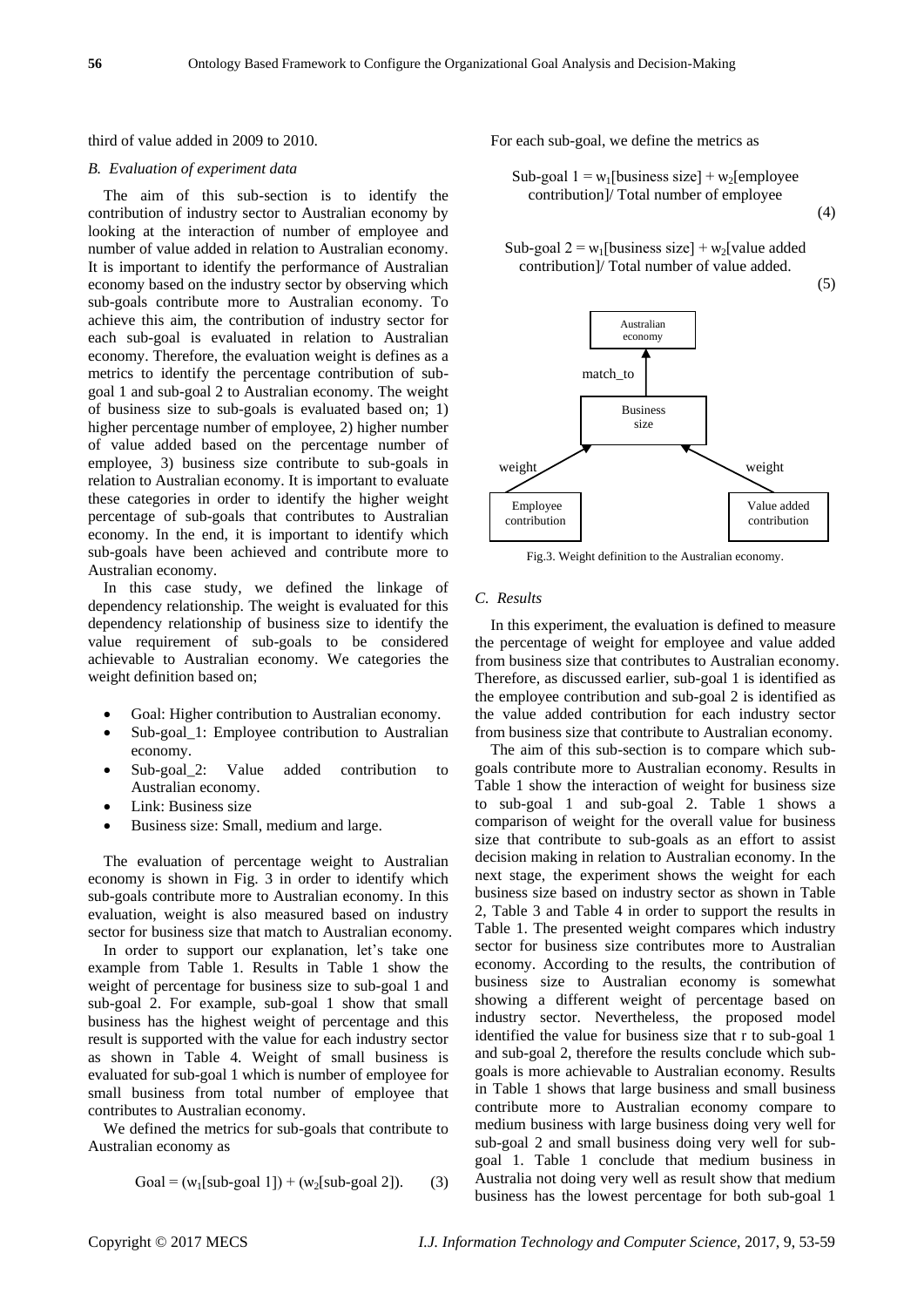and sub-goal 2. To assist our results, Table 2, Table 3 and Table 4 show an interesting knowledge to support the value for each business size in Table 1. Industry sector in these tables match to sub-goal 1 and sub-goal 2 as an effort to supports the weight of business size to Australia economy.

Table 1. Comparison of sub-goals (contribute to Australian economy) based on business size.

| Contribute to<br>Australian economy |                                         |                                                |  |  |  |
|-------------------------------------|-----------------------------------------|------------------------------------------------|--|--|--|
| <b>Business size</b>                | Employee contribution<br>$(Sub$ -goal1) | Value added<br>contribution<br>$(Sub$ -goal 2) |  |  |  |
| Large<br>business                   | 33.40%                                  | 48.36%                                         |  |  |  |
| Medium<br>business                  | 23.46%                                  | 21.87%                                         |  |  |  |
| Small<br>business                   | 43.15%                                  | 29.77%                                         |  |  |  |
| <b>Grand Total</b>                  | 100.00%                                 | 100.00%                                        |  |  |  |



Fig.4. Comparison of sub-goals (contribute to Australian economy) based on business size.

Table 2. Comparison of sub-goals (contribute to Australian economy) based on large business.

| Contribute to<br>Australian economy |                                                   |                                          |                                             |  |  |
|-------------------------------------|---------------------------------------------------|------------------------------------------|---------------------------------------------|--|--|
| <b>Busines</b><br>s size            | Industry<br>sector                                | Employee<br>contribution (Sub-<br>goal1) | Value added<br>contribution<br>(Sub-goal 2) |  |  |
| Large<br>business                   | Agriculture,<br>forestry and<br>fishing           | 0.84%                                    | 0.25%                                       |  |  |
|                                     | Education<br>and training                         | 6.53%                                    | 2.88%                                       |  |  |
|                                     | Information<br>media and<br>telecommuni<br>cation | 7.44%                                    | 14.00%                                      |  |  |
|                                     | Manufacturi<br>ng                                 | 25.54%                                   | 24.33%                                      |  |  |
|                                     | Mining                                            | 6.95%                                    | 31.36%                                      |  |  |
|                                     | Rental,<br>hiring and<br>real estate<br>services  | 2.11%                                    | 3.59%                                       |  |  |
|                                     | Retail trade                                      | 39.23%                                   | 13.49%                                      |  |  |
|                                     | Wholesale<br>trade                                | 11.37%                                   | 10.10%                                      |  |  |
| Large business Total                |                                                   | 100.00%                                  | 100.00%                                     |  |  |

Table 3. Comparison of sub-goals (contribute to Australian economy) based on medium business.

|                         |                       | Contribute to  |              |
|-------------------------|-----------------------|----------------|--------------|
|                         |                       | Australian     |              |
|                         |                       | economy        |              |
| <b>Business</b><br>size | Industry sector       | Employee       | Value added  |
|                         |                       | contribution   | contribution |
|                         |                       | $(Sub$ -goal1) | (Sub-goal 2) |
| Medium                  | Agriculture,          |                |              |
| business                | forestry and          | 5.49%          | 3.21%        |
|                         | fishing               |                |              |
|                         |                       |                |              |
|                         | Education and         | 13.59%         | 8.40%        |
|                         | training              |                |              |
|                         | Information media     |                | 3.49%        |
|                         | and                   | 3.20%          |              |
|                         | telecommunication     |                |              |
|                         | Manufacturing         | 30.17%         | 30.45%       |
|                         | Mining                | 2.50%          | 16.53%       |
|                         | Rental, hiring and    | 4.80%          | 5.83%        |
|                         | real estate services  |                |              |
|                         | Retail trade          | 23.38%         | 13.21%       |
|                         | Wholesale trade       | 16.88%         | 18.87%       |
|                         | Medium business Total | 100.00%        | 100.00%      |

Table 4. Comparison of sub-goals (contribute to Australian economy) based on small business.

|                          |                                               | Contribute to<br>Australian<br>economy     |                                                |
|--------------------------|-----------------------------------------------|--------------------------------------------|------------------------------------------------|
| <b>Business</b><br>size  | Industry sector                               | Employee<br>contribution<br>$(Sub$ -goal1) | Value added<br>contribution<br>$(Sub$ -goal 2) |
| Small<br><b>business</b> | Agriculture,<br>forestry and<br>fishing       | 21.73%                                     | 13.37%                                         |
|                          | <b>Education</b> and<br>training              | 5.05%                                      | 2.29%                                          |
|                          | Information media<br>and<br>telecommunication | 2.12%                                      | 2.37%                                          |
|                          | Manufacturing                                 | 15.64%                                     | 14.61%                                         |
|                          | Mining                                        | 1.09%                                      | 6.30%                                          |
|                          | Rental, hiring and<br>real estate services    | 15.54%                                     | 28.98%                                         |
|                          | Retail trade                                  | 27.00%                                     | 18.69%                                         |
|                          | Wholesale trade                               | 11.84%                                     | 13.39%                                         |
|                          | Small business Total                          | 100.00%                                    | 100.00%                                        |

Result in Table 2 shows that large business doing well in *retail trade* that contribute the highest percentage to Australian economy with 39.23 % follow by *manufacturing* with 25.5.4% for sub-goal 1. However, large business not doing well in *agriculture, forestry and fishing* with only 0.84% contribute to Australian economy. Meanwhile, for sub-goal 2, large business doing well in *mining* that contribute the highest percentage with 31.36%, follow by *manufacturing* with 24.33%.

In Table 3, results show that medium business doing well in *manufacturing* that contribute the highest percentage to sub-goal 1 with 30.17% follow by *retail trade* with 23.38%. Medium business also doing well in *manufacturing* to sub-goal 2 with 30.45% follow by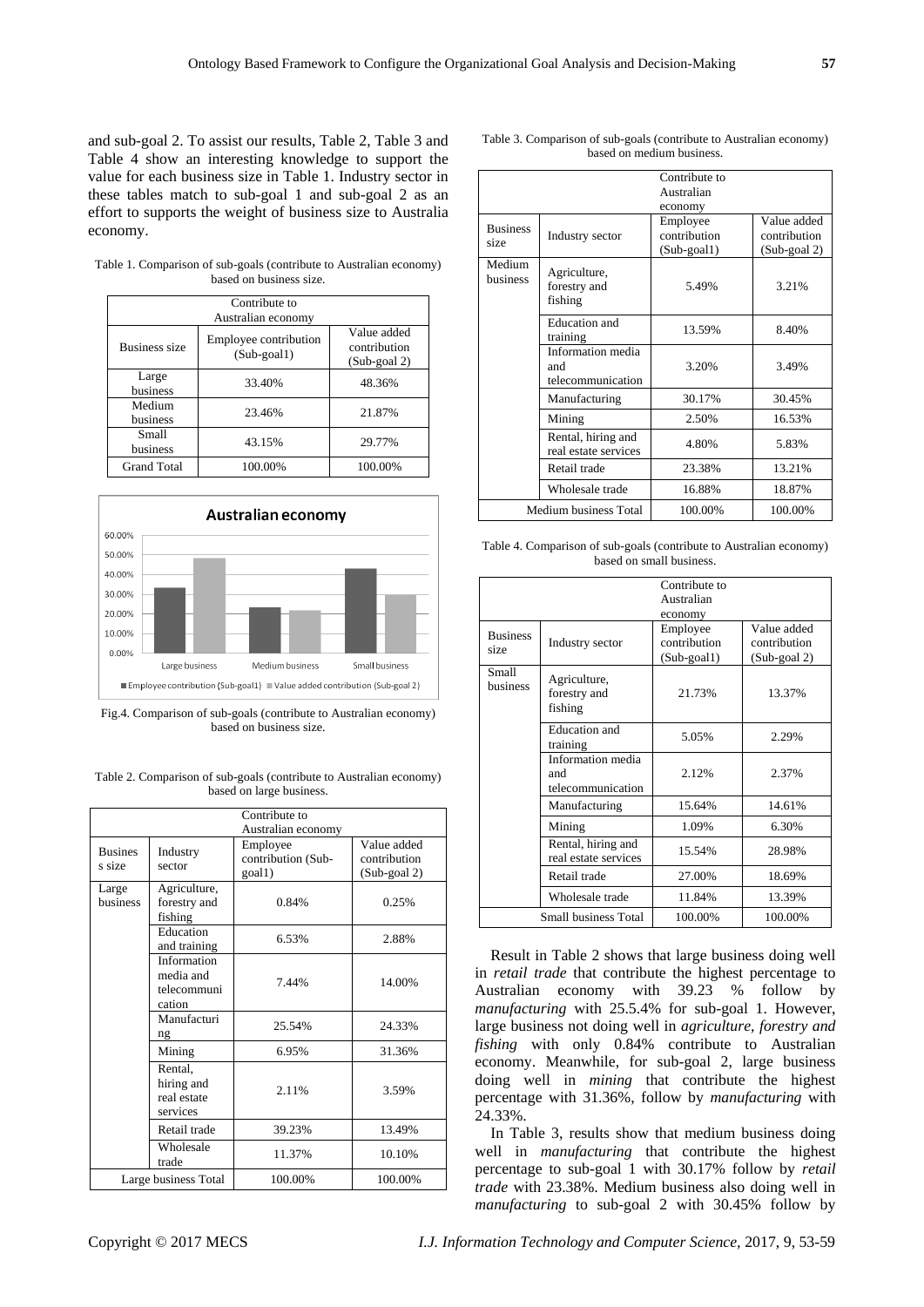*wholesale trade* with 18.87%. However, it does not doing very well in *mining* for sub-goal 1 and *agriculture, forestry and fishing* for sub-goal 2. Meanwhile Table 4 shows that small business doing well in *retail trade* that contribute 27% to the sub-goal 1 follow by *agriculture, forestry and fishing* with 21.73%. For sub-goal 2, small business doing well in *rental, hiring and real estate services* and *retail trade* contribute the highest percentage with 28.98% and 18.69%. However, small business does not doing well in *mining* for sub-goal 1 with only 1.09% and *education and training* for sub-goal 2 with only  $2.290%$ 

In this experiment, evaluation value of analysed data for sub-goal 1 and sub-goal 2 show the interaction value of industry sector in relation to Australian economy. Experiment is applied and we identified the relationship of goals and we identified the linkage between data and goals. This relationship assists the evaluation measurement of analysed data that relates to Australian economy. Based on the experiment result, the result concluded the value of industry sector to sub-goal 1 and sub-goal 2 that contribute to Australian economy.

## IV. EVALUATION OUTCOME FROM THE PROPOSED **METHODOLOGY**

The presented experiment assist the implementation process of the proposed methodology considering three main approaches as discussed in the introduction section. Firstly, dependency relationship of organizational goals is presented as the relationship of the experiment sub-goals that relates to the Australian economy. Secondly, dependency relationship of organizational data that relates to the organizational goals is presented as industry sector for business size that match to sub-goal 1 and subgoal 2 in the experiment and finally, definition of metrics as presented to measure the weight of business size that match to sub-goal 1 and sub-goal 2 in relation to Australian economy.

The outcome of this experiment conclude that the proposed methodology in this paper is evaluated based on several steps for domain experts and entrepreneurs to follow for the future implementation as the steps are discussed as following. Data is collected and presented for domain experts and entrepreneurs to assist their decision making in relation to the organizational goals. Firstly, domain experts and entrepreneurs indentify the goals. The process includes the main goals and possible sub-goals that match to the main goals. The collected data should be matched to the goals so that this data can be considered as relevant data to assist decision making process. Early in this paper, we discussed the concept of organizational data and organizational goals. Organizations have a huge set of organizational data that might be relevant to the organizational goals and this organizational data might be not relevant with respect to the organizational goals. Therefore, it is important to recognize the matching set of organizational data that relates to the organizational goals.

- 1. The proposed methodology can be applied in business environment as presented in the evaluation section. The implementation of the proposed methodology developed the relationship of attributes, sub-goals and goal. The relationship is important as a foundation to identify the relationship for business size that match to subgoals for the achievement of Australian economy.
- 2. Since the proposed methodology is developed to identify organizational data that relates to the organizational goals so that this data can be considered relevant. The relationship is important to define the metrics as an effort to identify which business size can be considered more achievable to sub-goal 1 and sub-goal 2 for the achievement of Australian economy. This shows the flexibility of the proposed methodology in defining the metrics as a measurement approach as discussed.
- 3. Unlike other approach of organizational modelling, the proposed methodology provided reliable approach that is flexible and scalable for domain experts and entrepreneurs for decision making in relation to the organizational goals. The proposed methodology presents the reliability of the model to identify the dependency relationship of organizational data that relates to the organizational goals.

Assuming that data is collected and goals are defined, domain experts and entrepreneurs define a metrics as a measurement process to analyse this data in relation to the organizational goals. When analysed data is presented, the value of weight will change and this value can be defined in many ways such as percentage as discussed in the experiment section. Meanwhile, assuming this value is analysed and presented as a graphical presentation, the comparison of this value is presented to support decision making process in relation to the organizational goals. Domain experts and entrepreneurs can decide which goals have been achieved more and which goals have been achieved less.

The proposed model will serve as an approach steps in understanding the evaluation approach to analyse organizational data that can assist in the achievement of the organizational goals.

#### V. CONCLUSION

We have presented the design, implementation and evaluation of the proposed methodology for the achievement of the organizational goals. The purpose of the proposed methodology is to evaluate organizational data that relates to the organizational goals as this organizational data is consider relevant in relation to the organizational goals. In the first half of this paper, we discussed the concept of proposed methodology with three main approaches. The approaches included identifying the organizational goal elements, identifying the relationship of organizational data that relates to the organizational goals and to define the metrics